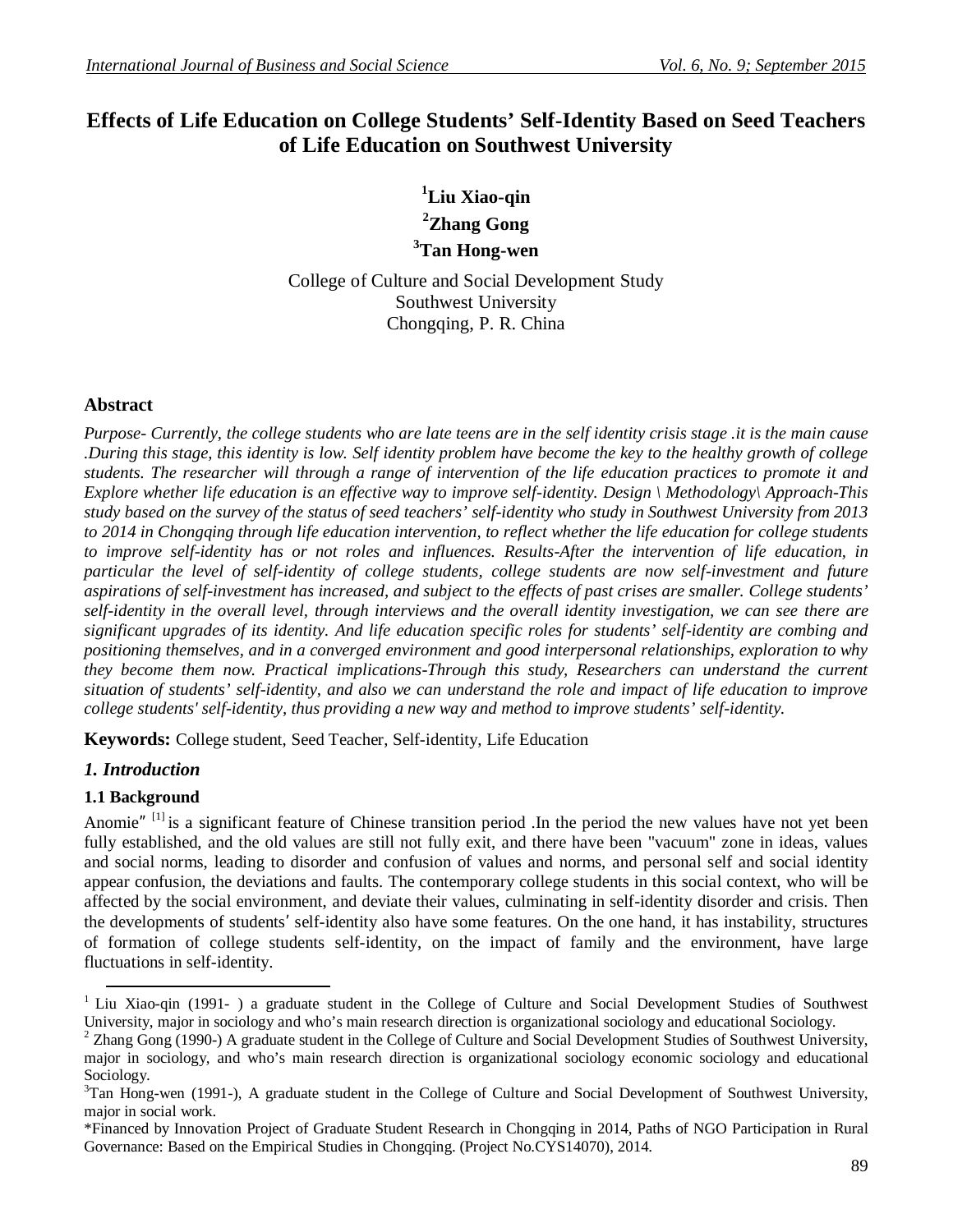On the other hand, the formation of self-identity need a long time, involving a broader, but they are short at these resources. And Cunningham and Zimmerman etc. think that late adolescence is major change period of attitudes. The development and recognition in their ambition, self-concept, and attitudes to role models from their parents and for housework gender attitude are very important for self-identity formation of young adults' attitude  $[2]$ . Therefore, the necessary corrective intervention is needed, and it is also important to bring results.

#### **1.2 Related Research on Self-identity**

### **1.2.1 Defining the Concepts of Self-identity**

<sup>4</sup>Following Freud put forward that "identity" is an original mental process which contact with feelings of others. <sup>[3]</sup> Some different scholars have different definitions for it. James believes self-identity is to feel mainly for individual self-image process. [4] The famous psychologist Eriksson on the basis of previous proposed the concept of "identity". He divided it into individual identity and group identity. The individual identity may refer to an individual self consciousness of identity, or the character of the individual pursuit unconsciously of continuous consistency. [5] And in Giddens' Modernity and Self-Identity', it described the self-identity refers to an individual through personal experience to understand the self-reflective, which requires internal motivation and is a continuous action. <sup>[6]</sup> Self-identity is mainly related to achieve a unified understanding and perception of selfpsychological process. In this article ,self-identity is a process that an individual establish their own consistency with their own characteristics and uniqueness in the surrounding environment, both here talking about the environment, which include social environment and natural environment, and through individual efforts to explore "Who am I", to get a complete self-concept, self-esteem, personal values and to eliminate anxiety momentum of growth, to achieve self-realization, finally to be able to experience happiness

#### **1.2.2 Related Research on Self-Identity**

Self-identity theory is three main theoretical orientations, which are the physical orientation, biological orientation and social orientation, as well as four basic theoretical perspectives, including psychodynamic theory, social learning theory, cognitive development theory and the theory of social archetypes. In the self-identity, the earlier Hall in the "adolescence" [7] proposed a theory of storm and stress that teenagers will be unrest, tension, conflict and other issues, and they are also difficult to find themselves in this period. And Freud uses its view that young people in the special period maintain the balance of the state that is not normal. [3] When it is not normal so that young people in this period face a lot of changes. If we can integrate these resources and changes to form individual personality, then reconstruction the teenagers 'self-identity is very necessary. Sullivan [8] from social factors show that peer relationships factors play an important role for the formation of the individual's sense of security, which include relationships between interpersonal ships and self-identity. Eriksson divided self development into eight stages <sup>[9]</sup>, indicating the characteristics, focal points, and the best condition of self-identity in the different life periods. Character of self-identity in the fifth stage is that adolescents continue to explore and develop a more harmonious self-identity. While McCabe etc. think that they face with the struggle and a crisis whether we can achieve consistent and stable self-identity. At this stage, self-identity is decentralized, not stereotypes and fluctuations. <sup>[10]</sup> The most obvious concomitant is feeling of his body at ease, knowing where you are, and the heart was determined to get an important affirmation from others," [5] embodied that in the fifth stage they are mainly looking for self-identity, and the final to experience happiness. Today's college students are just in late adolescence whose also find themselves identity that is more scattered, messy and unstable structure. Then Maher from the finish, delay, early closure and diffusion aspects show that self-identity formation will be divided into the following categories .The first is self-identity diffusion, which emphasizes the individual relative thinking and gratification. The second is self-identity early closure, which means that they accept other people's values and goals, without exploring alternative roles. The third is delay self-identity, like Erickson talked about mental delay. The last is the completion of self-identity that individuals get their inherent stability adapting to expectations from others. [11] While Giddens from emphasizes self-identity development from postmodern reflexivity, and explained that the relationship between self-identity and social identity, and showed the relationship between self-identity and rationality of self and so on. [6]

**.**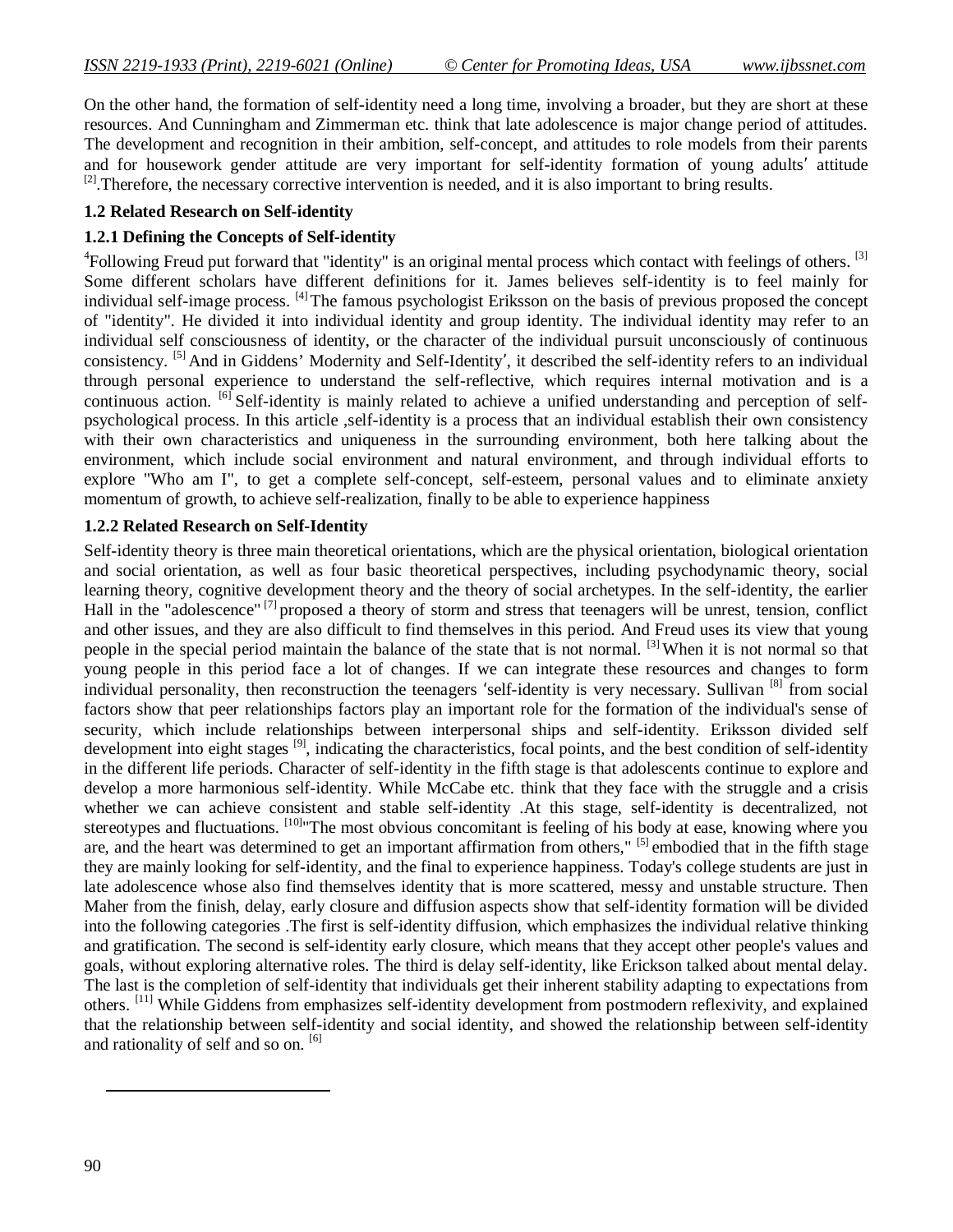## **1.2.3 Students' Self-identify Research Status**

In the measurements, it mainly used quantitative research study, which used SIS scale, prepared by the Ochse and Plug, and identity scales. Self-identity scales over time also show diversity. According to the respective life cycle, there is a sense of self-worth of young students table made by Huang Xiting, and "life purpose test" made by Song Qiurong for the good reflection of university students' self-identity which is crucial to the formation of them. In a relationship between self-identity and social identity, it uses "interpersonal comprehensive diagnostic scale" to measure made by Zheng Richang. The main research direction of self-identity in contemporary society is from many aspects to find college students self-identity differences  $[12]$ , and make its subtle to study  $[13]$  and they think that the main difference is in the family identity, gender s, the scores and grade  $[14]$ ; and self-identity crisis that young people face at this stage, and from the perspective of changes of social and life to analysis causes of selfidentity crisis.<sup>[15]</sup>

## **1.3 The Purpose of the Study**

This study, through analyzing self-identity changes in situation of college students before and after who participate in the life education , understand the specific role and impact of life education on college students of deferred period , when faced with identity crisis of self-identity, and seek an effective way to help students to achieve consistency in self-awareness, to aware their value and meaning, so as to enhance their well-being, both in inside and outside to form a better power, and to achieve higher self-identity by life education.

# *2. Methodologies*

In this study, guiding with theory of "scientific ring", 52 undergraduate college students were investigated for conditions of identity change under the intervention way of life education. At study design aspect ,author take the way of control group, because the classic experimental design requires some experiments as the random assignment of objects and a closed environment, and other conditions. Such stringent near-perfect conditions for the experimental design and experimental study for the reality is the larger difficulty. Because this as sociological research is concerned, so a strict for comprehensive experimental standard is little possibility <sup>[16]</sup>.so quasiexperimental design theory are applied to this research made by DT Campbell and JC Stanley in 1966.While in the semi-experimental design, in order to better meet the needs of the study, author changed small parts of original design to enhance the useful value of quasi-experimental and to increase the flexibility of the experiment as shown in figure.

# **2.1Objects of Research**

In this study, college students as research object, author selected sophomore to senior students to participate in the survey , mainly due to sophomore and above students' the psychological state of being mature, who can better understand themselves and objectively express themselves. Objectively speaking, life education is mainly carried out with them, and it has a better representative. Students who voluntarily participate in life education are members of experimental group, and then author take stratified random sampling method to extract the control group members from the same class where students participate in the life education .And the final total of 56 students participated in the survey. 52 questionnaires were returned and rate recovery was 92.9%, after a rigorous screening, the effective rate was 100%. In the survey questionnaires, in terms of gender, boys and girls were 22 and 30 people; in terms of grade, second grade, third and fourth, respectively, for the 26 person, 6 people and 7person, and finally the control group and the experimental group were 26 people .In the questionnaire statistics personnel distributed as shown in Table 1:

## **Table 1 Status of Samples Sheet**

| <b>Stutas of Samples Sheet</b> |                          |        |             |           |        |        |
|--------------------------------|--------------------------|--------|-------------|-----------|--------|--------|
|                                |                          | Gender |             | Grade     |        |        |
|                                |                          | Male   | Female      | Sophomore | junior | senior |
|                                |                          |        | Count Count | Count     | Count  | Count  |
| Have you participated in       | Yes (Experimental Group) |        |             |           |        |        |
| life education                 | No(Control Group)        |        | ר ו         |           |        |        |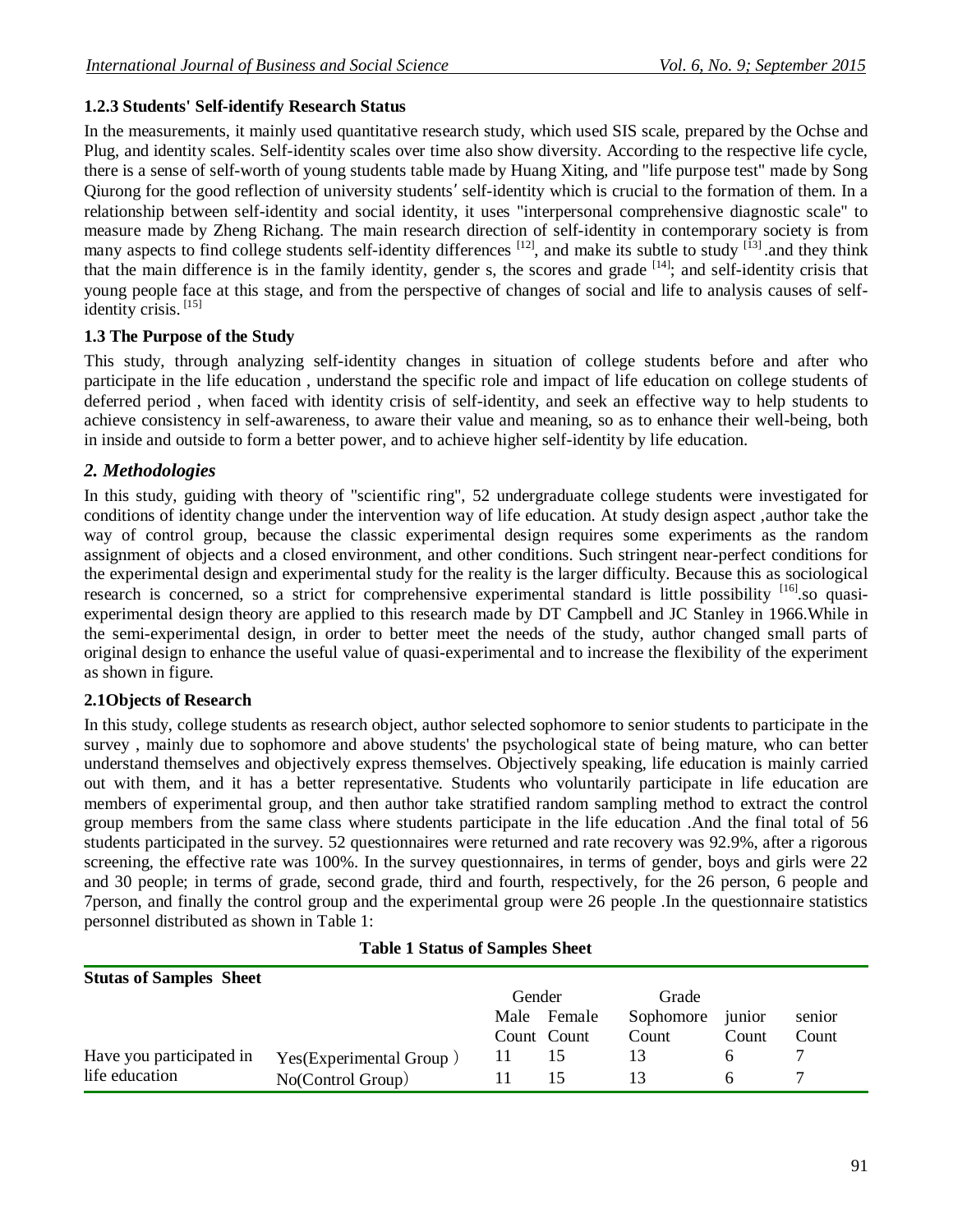#### **2.2 Research Tool**

In order to make this study have high reliability and validity of high quality, the author used a sociological research method combined qualitative research and quantitative research, thus more comprehensive and accurate highlighting self-identity changes of college students when they attend to life education. In the present study, research tools included questionnaire and unstructured interview. Firstly, questionnaire survey used two scales on aspects of self-identity to study from the macro and micro. At the macro level, it used self-identity scale by Ochse and Plug  $[17]$ , which include 19 questions and the use of 4 points of positive and negative level, to test whether the college overcome adolescent' crisis of self-identity and struggle in the time spoken by Erickson [18]. At the micro level, sheets of self-identity was used in this article which made by Zhang Risheng who modified the Japanese Kato' scale <sup>[19]</sup>, to observed self-past crises, and now the self-investment and self-desire of investment in the future. It was a total of 12 questions, using a 6 grade scoring method of gradual transition to measure its selfidentity position .In this study, statistical analysis used SPSS20 software combing with the standard scale to determination and analysis and to ensure the reliability and validity of the study. Finally, author used unstructured interviews in the experimental group. This depth interview has high elasticity and flexibility and is conducive to interactions. And it is more in-depth and meticulous than structured interview. Study is based on changes for college students' self identity who attend life education, changes in what areas as the theme, to interview 26 students in the experimental group. In the process of finishing and interviews, the author will try to make it unify and standardize, but also make up for the former limitations of quantitative research.

#### *3. Data Analysis*

#### **3.1.1 Pretest Analysis of Specific Factors of Self-identity**

At the micro level, in pretest of specific factors of changes in self identity , as the number of the classifiable samples is less than 29, so there used independent samples T test to get table (2). The test results is as following; firstly, when the significant level of P<0.05, the experimental group and the control group differences in the total score of self-identity, but their inputs of the three elements are low. The experimental group now the self-input  $(M=17.31)$ , the crisis of the past  $(M=17.12)$ , future self-input desire  $(M=16.77)$  and the control group now selfinputs (M=18.27), the crisis of the past (M=17.65) and desire of self-inputs in future (M=17.23), a combination of the three standard does not belong to the first 5 combinations according to scales. Therefore, the whole are in continuous proliferation of self identification period. During this period, members of two groups are at present only in a lower level of self devotion and self understanding degree is low, and the future self input desire have relatively low <sup>[20]</sup>. In the journey of life, they have relative polarity thinking and some self satisfied consciousness, but regardless of whether they experienced crisis, or had road and experienced value, they are someone not make decisions and yearning. They do not know they will become someone, nor do what in their life <sup>[21]</sup>. Secondly, the control group of three factors in the test is slightly higher than the experimental group. It shown that in a certain extent, compared to the control group, the experimental group consciousness for their own past, present and future is fuzzy, and they do not understand what kind of people they are, and have not enough investment, so their self recognition is relatively low.

|                                  | Experimental group $N=26$ |                       | Control Group $N=26$ |                       |             |
|----------------------------------|---------------------------|-----------------------|----------------------|-----------------------|-------------|
|                                  | Mean                      | <b>Std. Deviation</b> | Mean                 | <b>Std. Deviation</b> | $\mathbf T$ |
| Now self-inputs                  | 17.31                     | 3.082                 | 18.27                | 3.758                 | $-1.009$    |
| Crisis in past                   | 17.12                     | 2.643                 | 17.65                | 2.727                 | $-.723$     |
| Desires of self-inputs in future | 16.77                     | 1.986                 | 17.23                | 1.632                 | $-915$      |
| Total                            | 51.19                     | 6.248                 | 53.15                | 6.077                 | $-1.147$    |

|  |  | <b>Table 2: Life Education Pretest</b> |  |
|--|--|----------------------------------------|--|
|--|--|----------------------------------------|--|

## **3.1.2 Differences of Appreciation of Posttest of Specific Factors of Self-identity**

After three months life education counseling intervention, it had a test for two groups. Appreciation scores for the post-test take the independent samples T-test that the scores is post-test scores for each sample by subtracting the value of the pre-test scores to carry on independent samples T-test. After post-test analysis it resulted in Table 3, life education as this experiment stimuli, there are some changes in factors. At stats of  $P \le 0.05$ , the experimental group's now self-inputs  $M = 19.31$ , future self-input desires  $M = 18.12$  and identity score  $M = 55.92$ , while in the control group, these three factors respectively are  $M = 18.96$ ,  $M = 17.92$  and the whole scores  $M = 55.08$ .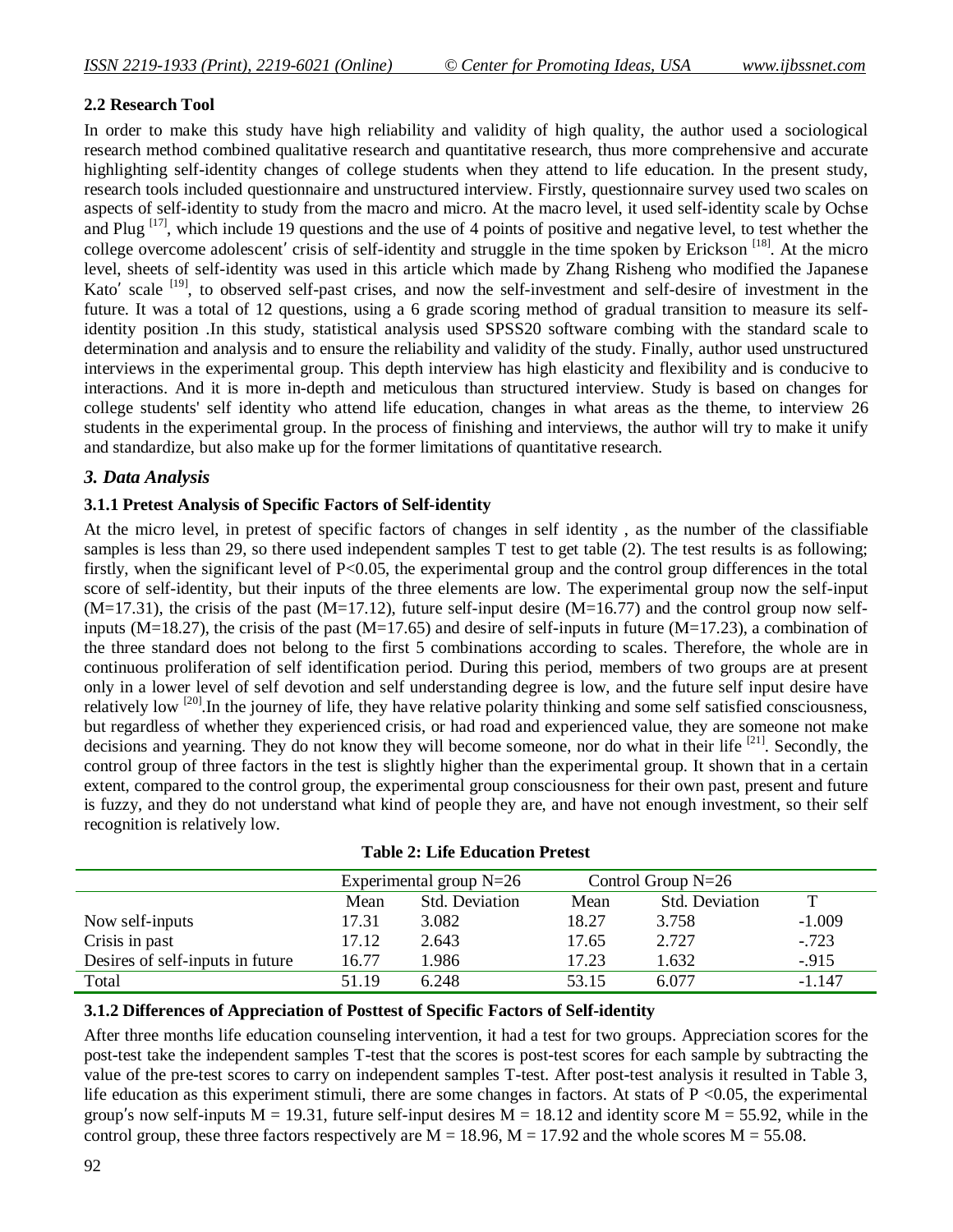Three factors to measure the experimental group members' degree of self-identity has been greatly improved over the control group. But in the value-added scores of past crises T test,  $P = 0.076 > 0.05$ , indicating that the crisis in the past does not exist significant differences. In short, the experimental group is currently working to understand and explore themselves and what they are, and to work hard. So it has a higher self-identity enhancement. Combined with Table 2, the control group, although it changed, but the control group are still in a period of selfidentity diffusion, who explore their own little and not clear understanding of what kind of person they are.

|                                  | Experimental group $N=26$ |                       | Control Group $N=26$ |                       |       |
|----------------------------------|---------------------------|-----------------------|----------------------|-----------------------|-------|
|                                  | Mean                      | <b>Std. Deviation</b> | Mean                 | <b>Std. Deviation</b> | ௱     |
| Now self-inputs                  | 19.31                     | 3.134                 | 18.96                | 3.671                 | 4.556 |
| Crisis in past                   | 18.50                     | 2.627                 | 18.19                | 2.638                 | 3.385 |
| Desires of self-inputs in future | 18.12                     | 2.179                 | 17.92                | 1.671                 | 3.183 |
| Total                            | 55.92                     | 6.554                 | 55.08                | 5.810                 | 3.183 |

|  |  |  | Table 3 Differences of Appreciation of Posttest of Specific Factors of Self-identity |
|--|--|--|--------------------------------------------------------------------------------------|
|--|--|--|--------------------------------------------------------------------------------------|

#### **3.1.3 Comparative Analysis of Specific Factors in Experimental Group Self-identity**

After a series of life educational intervention and counseling, it took before the paired samples T-test for differences in experimental group when they attend and before. The results shown in Table 4, in paired samples statistics, the grades of the 26 members of the experimental group in self-investment past was 17.31 and now 19.31, respectively, the mean was 3.082 and standard deviation was 3.134. Grade for Past crises in past and now was 17.12 and 18.50, the mean and a standard deviation was 2.643 and 2.627. Grade of future aspirations for selfinvestment was 16.77 and 18.72, mean and a standard deviation was 1.986 and 2.174. As can be seen in measuring, the degree of self-identity in the past, present and future three have a larger increase.

| <b>Table 4 Paired Samples Statistics</b>                 |       |    |                |                 |
|----------------------------------------------------------|-------|----|----------------|-----------------|
| Have you participated in life education                  | Mean  | N  | Std. Deviation | Std. Error Mean |
| yes pair1 Now self-inptuts1&Now self-inptuts2            | 17.31 | 26 | 3.082          | 0.605           |
|                                                          | 19.31 | 26 | 3.134          | 0.615           |
| pair2 Crisis in past1&Crisis in past2                    | 17.12 | 26 | 2.643          | 0.518           |
|                                                          | 18.50 | 26 | 2.627          | 0.515           |
| pair 3D esires of self-inputs in future $\&$ D esires of | 16.77 | 26 | 1.986          | 0.390           |
| self-inputs in future2                                   | 18.12 | 26 | 2.179          | 0.427           |
| pair <sup>4</sup> Total 1& Total 2                       | 51.19 | 26 | 6.248          | 1.225           |
|                                                          | 55.92 | 26 | 6.554          | 1.285           |

In paired sample correlation coefficient table, the correlation coefficient in the now self-investment, past crises and future aspirations of self-invested respectively  $r = 0.901$ ,  $r = 0.936$ ,  $r = 0.903$ ,  $P = 0.000 \le 0.05$ , according to  $\alpha$  $= 0.05$  level, it can think there is a correlation between the specific three standard of self-identity before the experiment and after the test college students.

|     |        | <b>Table 5 Paired Samples Correlations</b>                                   |    |             |       |  |
|-----|--------|------------------------------------------------------------------------------|----|-------------|-------|--|
|     |        | Have you participated in life education                                      | N  | Correlation | Sig.  |  |
| Yes | Pair 1 | Now self-inputs $1 \& Now \text{ self-inputs2}$                              | 26 | 0.901       | 0.000 |  |
|     | Pair 2 | Crisis in past $\&$ Crisis in past 2                                         | 26 | 0.936       | 0.000 |  |
|     | Pair 3 | Desire of self-inputs in future $\&$ Desire of self- 26<br>inputs in future2 |    | 0.903       | 0.000 |  |
|     | Pair 4 | Total1 & Total2                                                              | 26 | 0.874       | 0.000 |  |

In paired sample test table, mean of differences in experiments of now self-invested, the crisis of past and desire of future investments was -2.000, -1.385, and -1.346, standard deviation of them was 1.386, 0.941 and 0.936,  $t = -$ 7.360, -7.500 and -7.336,  $P = 0.000$ , instructions can be considered that life education pay a role on self-invested now, the crisis of the past and the future aspirations of self-investment of college students in the experimental group. Most of the experimental groups were in the self-identity stable transition period to complete the stage.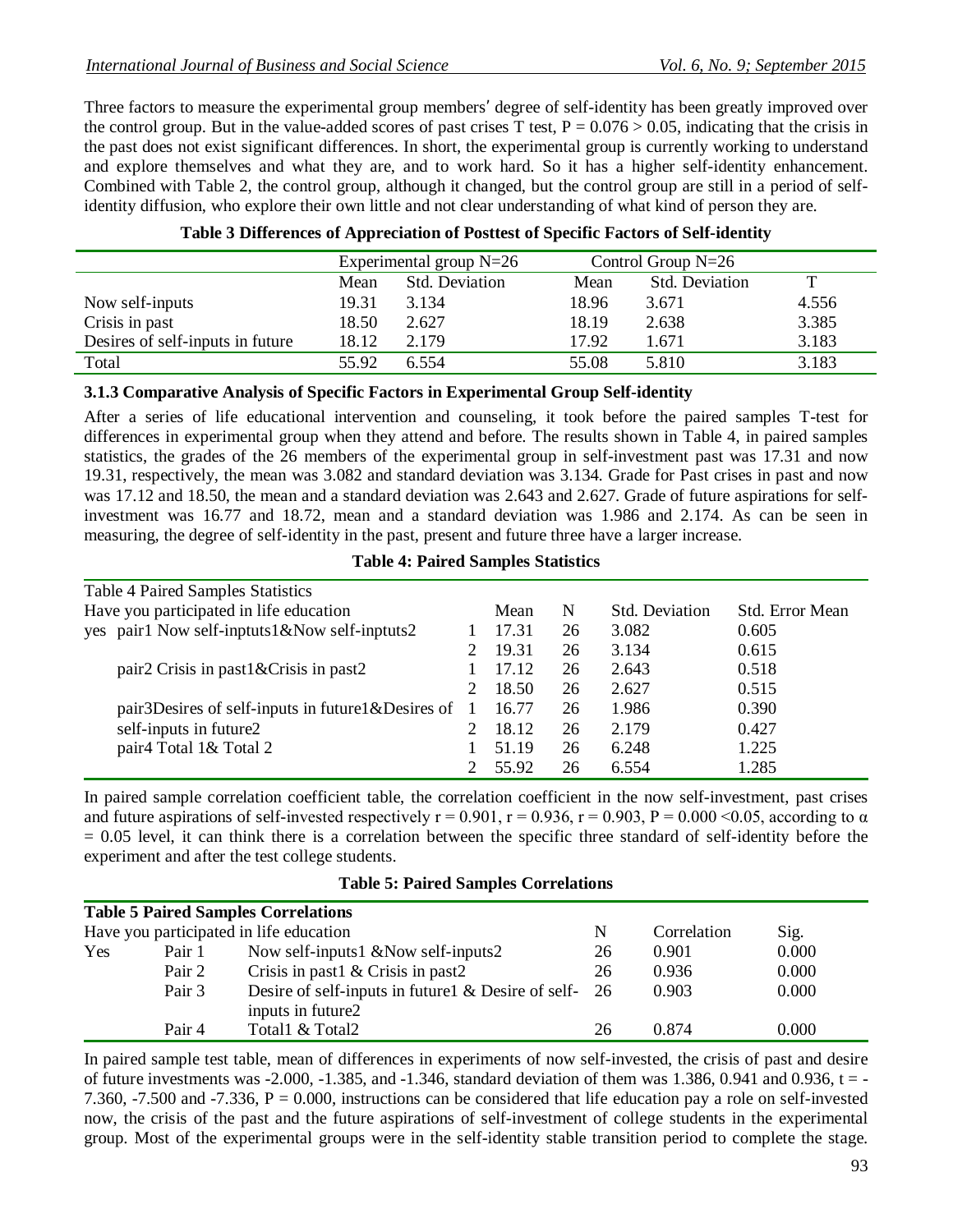They had specifically self-awareness, and increased investment for themselves. Because the combined group analysis it also showed that this experiment stimulated through life education, the experimental group had higher self-identity.

| <b>Table 6 Paired Samples Test</b><br>Have you participated Paired Differences |            |        |                |       |                |                |          |             | df | Sig. 2-tailed |
|--------------------------------------------------------------------------------|------------|--------|----------------|-------|----------------|----------------|----------|-------------|----|---------------|
| in life education<br>Mean<br>Std. Error<br>95% Confidence Interval of<br>Std.  |            |        |                |       |                |                |          |             |    |               |
|                                                                                |            |        |                |       | Deviation Mean | the Difference |          |             |    |               |
|                                                                                |            |        |                |       |                | Lower          | Upper    |             |    |               |
|                                                                                | Yes Pair 1 | now    | $-2.000$       | 1.386 | 0.272          | $-2.560$       | $-1.440$ | $-7.360$ 25 |    | .000          |
|                                                                                | Pair 2     | past   | $-1.385$ 0.941 |       | 0.185          | $-1.765$       | $-1.004$ | $-7.500$ 25 |    | .000          |
|                                                                                | Pair 3     | future | $-1.346$ 0.936 |       | 0.183          | $-1.724$       | $-0.968$ | $-7.336$ 25 |    | .000          |
|                                                                                | Pair 4     | total  | $-4.731$       | 3.232 | 0.634          | $-6.036$       | $-3.425$ | $-7.464$ 25 |    | .000          |

#### **Table 6: Paired Samples Test**

#### **3.1.4 Comparative Analysis of Specific Factors in Control Group Self-identity**

By the same way, to get pairing Table 7, the total score in the control group and the three factors involved in selfidentity had no significant changes (P> 0.05), it showed the control group in this period of time did not change too much in self-identity. Meanwhile, the result also showed that, in this experiment can exclude the presence of history, emotion, time and other factors to influence the development of self-identity, to further illustrate the effectiveness of life education for the experimental group.

|  | Table 7: Comparison of the Differences of Control Group in Pretest and Posttest |
|--|---------------------------------------------------------------------------------|
|--|---------------------------------------------------------------------------------|

|                                 | Protest $N=26$ |                       | Posttest $N=26$ |                |           |
|---------------------------------|----------------|-----------------------|-----------------|----------------|-----------|
|                                 | Mean           | <b>Std.</b> Deviation | Mean            | Std. Deviation | т         |
| Now self-inputs                 | 18.27          | 3.758                 | 18.96           | 3.671          | $-7.500$  |
| Crisis in past                  | 17.65          | 2.727                 | 18.19           | 2.638          | $-3.195$  |
| Desire of self-inputs in future | 17.23          | 1.632                 | 17.92           | 1.671          | $-7.500$  |
| Total                           | 53.15          | 6.077                 | 55.08           | 5.810          | $-6.6446$ |

## **3.1.5 Overall Analysis of Self-identity**

In Macro, using the Ochse and Plug's SIS scales to measure whether the experimental group' self-identity can through a crisis at this stage. Before life education, contrasting that results in average 56-58 minutes were a normal result from Ochse in Africa, the sig =  $0.04 \le 0.05$ ,  $\alpha = 0.05$ , the overall of self-identity for experimental group was 56.09 and 56.38 for the control group. It just closed to the normal range of self-identity. After life education, control and experimental groups in this period of self-identity has been enhanced, self-identity grade in the experimental group was 58.04, which was greater than the normal range, and they form a better sense of identity than before. It Illustrated the life education in enhancing the overall sense of identity has a certain role.

| Table 8: Self-identity Total Table in Pretest and Posttest |
|------------------------------------------------------------|
|------------------------------------------------------------|

|                 | Experimental group $N=26$ |                         | Control Group $N=26$ |                       |       |
|-----------------|---------------------------|-------------------------|----------------------|-----------------------|-------|
|                 | $\text{Sig}=0.04$         | $F = 8.470 df = 41.189$ | $Sig=0.02$           | $F=10.62df=39.417$    |       |
|                 | Mean                      | Std. Deviation          | Mean                 | <b>Std.</b> Deviation | т     |
| Self-identity 1 | 56.09                     | 3.907                   | 56.38                | 6.444                 | 0.208 |
| Self-identity2  | 58.04                     | 3.605                   | 57.08                | 6.400                 | 0.667 |
| Difference      | l.9500                    | 0.93562                 | 0.6923               | 0.47063               | 3.183 |

#### **3.2 Life Education for the Specific Effects of Improving the Self-identity**

Through field observations and interviews, in the semi-structured interview, it examine whether there is a change of students' self-identity who attend life education. 90% students believe life education for enhancing self-identity has a certain role, and the role is different as it followed. In the self-level, life education role for college students' self-identity is mainly reflected in the on reorganizing through life education students can know themselves, to become aware of reasons why they become them now ,to form a clearer concept of self, and to improved identity. Firstly, the role of life education is positioning and combing.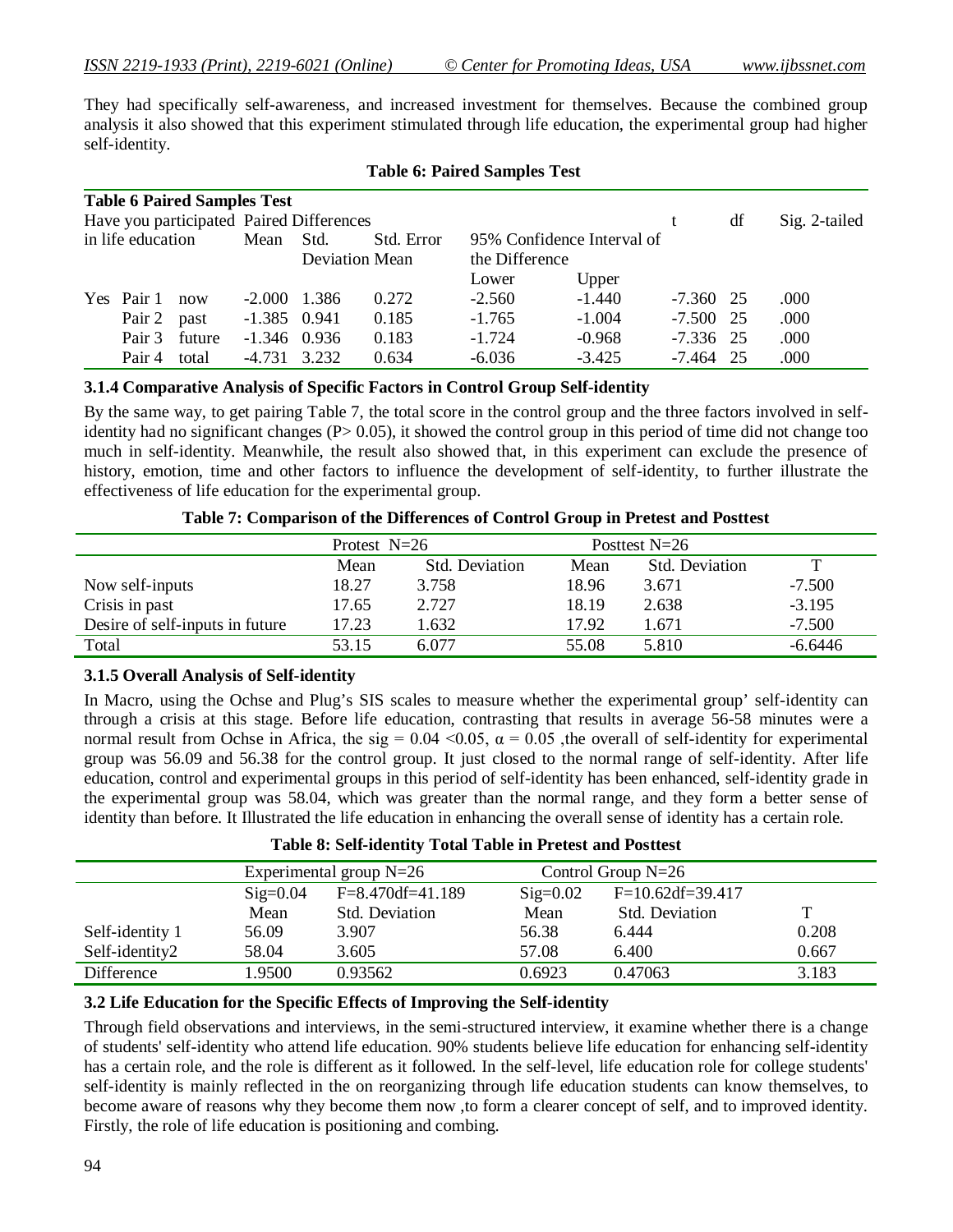Life education can help students have a more clear interpretation and finishing on their knowledge, personality, perception, social context and so on, and a clear understanding of themselves and thus are aware of their value, make clear positioning, so that in this process they gain power of self-identity. Respondents: TZ is a boy who attended to life education for two years in Meihuashan primary school as a volunteer for one more year.

Q: what are the specific impact on the development of your character, self-awareness and self-concepts, values, and interpersonal relationships, when you participate in life education activities?

A: There is definitely a role; the role primarily made me more able to have...... Well ...... that is subjective. Subjective feeling less clear is rising into a relatively clear stuff of theory. It can help me to quickly figure out what kind of situation I am, and to know my status, when I encounter problems .And it is also quite useful for me to help my usual adjustments, and to understand world.

Secondly, in the history of life education, the function is introspection that students will be more proactive to analysis themselves in-depth and to enhance the understanding of the crisis of past .And it also will help students to explore the causes of the past why they become they are now and the most fundamental self-identity thing, namely "who I am". In this process, students gradually enhance self-concept and obtain the power for subsequent development. Respondents: LZ is 22-year-old girl who attended to life education for one year in Meihuashan primary school as a volunteer for one year.

Q: what are the specific impact on the development of your character, self-awareness and self-concepts, values, and interpersonal relationships, when you participate in life education activities?

A: In fact, I have been finding my degree of self-identity okay, I think it help me to explore myself in greater depth after life education, like the reasons for the formation of my characters. Secondly, it is self-exploration, before this time, I know I am such a person, but I do not know reasons, and why I would become myself today. (Laughter, ha ha) And then it will give yourself the energy, I will discover why .First one is family reasons, and then you will consider the parents (ah) who give my subtle supports, you will feel there are some links between I and my family when I do something .Although previously I will know I'm certainly impacted by family, I don't thoroughly explore before. There are energies for me to have clear understanding of me now, and motivation comes (laughs).

Second, self-acceptance improves, they will explore their own image and attitude and understand their weaknesses and strengths correctly thorough observing themselves, and then to form a positive self-concept and to improve the situation of self-awareness, so as to achieve self-consistency. It will help them to make positive assessments and judgments for their abilities and values. To start with, the role of life education for college students' self-identity is that the degrees of self-acceptance become higher. In the process, they can to recognize their uniqueness and uniqueness, letting college students be pride of their uniqueness, and knowing what certainly their value lies in. Respondents: XFG is 21-year-old boy who attended to life education for one year in Meihuashan primary school and vocational high school as a volunteer for one year.

Q: what are the specific impact on the development of your character, self-awareness and self-concepts, values, and interpersonal relationships, when you participate in life education activities?

A: Let's say that I suddenly get course in school for the children , I found that I am the most liked by kids in our class , because my face are always wearing a smile, and then occasionally talking humor, or something I do not understand . Then they found it very fun. Then I feel my self-identity is more agreeable .Originally, I do not like my think that I 'm not so expertise and don't play basketball and the piano, and others. I suddenly find that communication with the children still is my expertise. In fact, you will find yourself ideas changed by life education.

Next, it is the role of self-motivation, namely through life education' curriculum and atmosphere, it will improve self-acceptance of college students and from the heart to give students a positive energy and to recognize their value, so as to enhance students' self-confidence in the psychological and social life to enhance self-esteem. Respondents: XY is 21-year-old girl who attended to life education for one and half years in Meihuashan primary school and vocational high school as a volunteer for one year.

Q: what are the specific impact on the development of your character, self-awareness and self-concepts, values, and interpersonal relationships, when you participate in life education activities?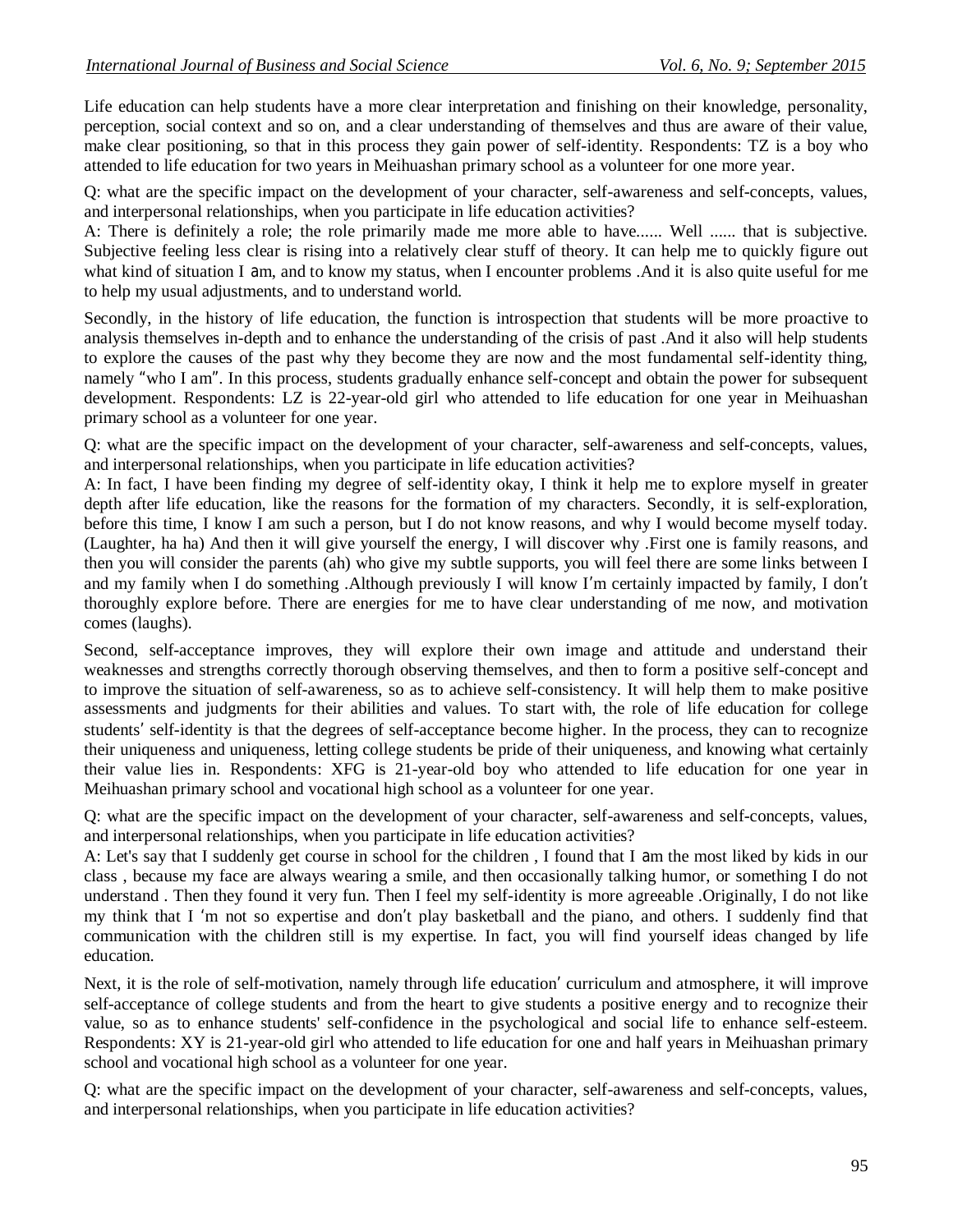A: It could change my outlook on life value. For example, in the personality, I denied myself particularly when I came to university. Because from high school, I was relatively good one in our high school, but I came to the university, I felt nothing .that time mood is particularly low (emphasis on sound and go into memories), I felt too bad (emphasis on sound), and then denied myself particularly. Later I went to life education activities that were from realizing yourselves, I became gradually to accept myself and think that I was not so bad. Life education courses touched me so much. It is true (excited) .It make me full of energy just like battery charged that I need especially my brain looked like be washed when I came to university from high school .After learning this, I learn to share what I study to help others .In fact, I think life education give me confidence and a bone, making me begin to slowly stand not floating.

In the our social environment, life education help students to adapt to society better and deal with the relationship between yourself and others, and have positive interactions with others .It for enhancing self-identity creates a better atmosphere. At the same time as a mirror to society, we can better understand themselves of their and explore who I am in the environment, to get a sense of accomplishment. It is useful for them to aware of their value, to achieve themselves, to achieve consistency with themselves and society and to get rid of self-identity crisis. First, through the life education team, they can get power and courage to communicate with others, because they have self-confidence in the process. And it improves their personality and ego. Respondents: MM is 23-yearold boy who attended to life education for one and half years in vocational high school as a volunteer for one year.

Q: what are the specific impact on the development of your character, self-awareness and self-concepts, values, and interpersonal relationships, when you participate in life education activities?

A: There are some impact on me, especially in terms of relationships and personality. At aspect of character let me more cheerful, more willing to communicate with others. As you know, in past I was very introverted. And now I feel not so timid when communicating with strangers.

Second, through life education, recalling their past and present development, they found themselves access to a growing sense of satisfaction and accomplishment in the interaction with the social environment. And they also recognize their feelings and cherish friends, multi-faceted look themselves and get energy from the environment, thereby transforming the energy to support their development. Respondents: WN is 24-year-old boy who attended to life education for one year in vocational high school as a volunteer for one year.

Q: what are the specific impact on the development of your character, self-awareness and self-concepts, values, and interpersonal relationships, when you participate in life education activities?

A: This activity is special one that I learn more about something. For example, when I went to teach the students, I had achievements in communicating with children. Next, I may pay more attention to feelings, like my girlfriend, my friend .There will be better to deal with the relationships with friends and cherish more. It's an interaction.

# *4. Results Analysis*

In this study, thorough research of role of life education for college students self-identity, It find the characters and situations of college students' self-identity and the self-identity crisis they face. Life education takes positive way to intervene. Eventually in this thesis, author applies the more research method to evaluate and analysis the effect of intervention. In the surrey, we can exclude other factors which may impact on this result, like quizzes and history, etc. by comparison group. It is objective to describe that the students who attended life education have a certain development in today's investment, past crises and aspirations of future investment than before. They will have a certain understanding in value, interpersonal and self-concept .They also going in invested and purposeful stage. On the identity measurement, their identities have improved and the experimental group has formed a good sense of identity to ease self-identity crisis they faced in the psychological deferred period. Also it shows that it has good effects in life education intervention that the college students improve their self-identity. In the interview process, the specific impacts of life education for college students' self-identity are diverse. Firstly, in the self-level, it guides students to sort their development out and has deep introspections. Life education also helps students to explore the reasons why we become ourselves now, and guide students to find their stage and the specific situation with accurate positioning. Secondly, life education makes college students improve the degree of self-acceptance, in accepting their strengths and weaknesses, and seeing their own uniqueness, in order to gain energy and form a positive self-concept. And then they will gain confidence and self-esteem.